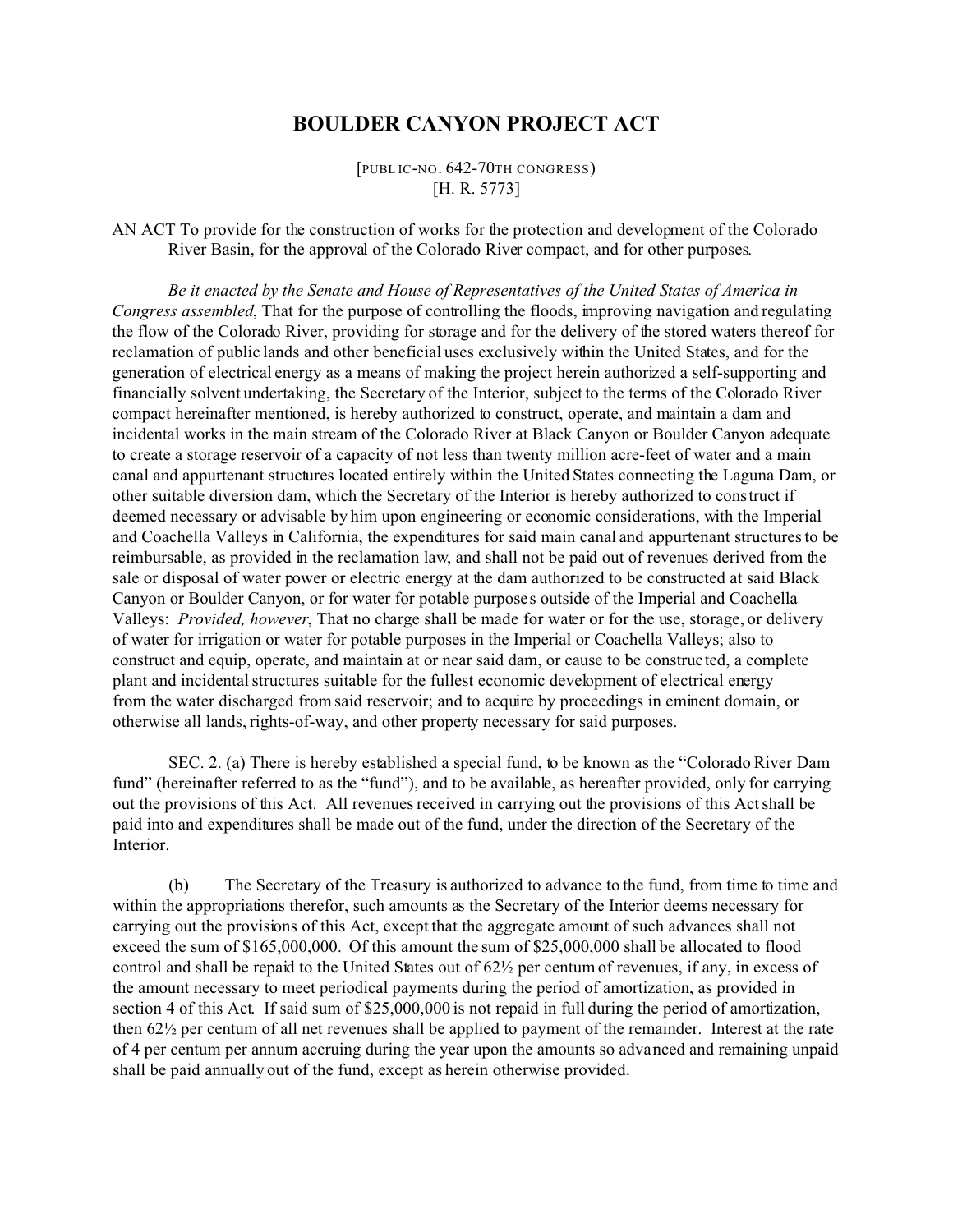(c) Moneys in the fund advanced under subdivision (b) shall be available only for expenditures for construction and the payment of interest, during construction, upon the amounts so advanced. No expenditures out of the fund shall be made for operation and maintenance except from appropriations therefor.

(d) The Secretary of the Treasury shall charge the fund as of June 30 in each year with such amount as may be necessary for the payment of interest on advances made under subdivision (b) at the rate of 4 per centum per annum accrued during the year upon the amounts so advanced and remaining unpaid, except that if the fund is insufficient to meet the payment of interest the Secretary of the Treasury may, in his discretion, defer any part of such payment, and the amount so deferred shall bear interest at the rate of 4 per centum per annum until paid.

(e) The Secretary of the Interior shall certify to the Secretary of the Treasury, at the close of each fiscal year, the amount of money in the fund in excess of the amount necessary for construction, operation, and maintenance, and payment of interest. Upon receipt of each such certificate the Secretary of the Treasury is authorized and directed to charge the fund with the amount so certified as repayment of the advances made under subdivision (b), which amount shall be covered into the Treasury to the credit of miscellaneous receipts.

SEC. 3. There is hereby authorized to be appropriated from time to time, out of any money in the Treasury not otherwise appropriated, such sums of money as may be necessary to carry out the purposes of this Act, not exceeding in the aggregate \$165,000,000.

SEC. 4. (a) This Act shall not take effect and no authority shall be exercised hereunder and no work shall be begun and no moneys expended on or in connection with the works or structures provided for in this Act, and no water rights shall be claimed or initiated hereunder, and no steps shall be taken by the United States or by others to initiate or perfect any claims to the use of water pertinent to such works or structures unless and until (1) the States of Arizona, California, Colorado, Nevada, New Mexico, Utah, and Wyoming shall have ratified the Colorado River compact, mentioned in section 13 hereof, and the President by public proclamation shall have so declared, or (2) if said States fail to ratify the said compact within six months from the date of the passage of this Act then, until six of said States, including the State of California, shall ratify said compact and shall consent to waive the provisions of the first paragraph of Article XI of said compact, which makes the same binding and obligatory only when approved by each of the seven States signatory thereto, and shall have approved said compact without conditions, save that of such six-State approval, and the President by public proclamation shall have so declared, and, further, until the State of California, by act of its legislature, shall agree irrevocably and unconditionally with the United States and for the benefit of the States of Arizona, Colorado, Nevada, New Mexico, Utah, and Wyoming, as an express covenant and in consideration of the passage of this Act, that the aggregate annual consumptive use (diversions less returns to the river) of water of and from the Colorado River for use in the State of California, including all uses under contracts made under the provisions of this Act and all water necessary for the supply of any rights which may now exist, shall not exceed four million four hundred thousand acre-feet of the waters apportioned to the lower basin States by paragraph (a) of Article III of the Colorado River compact, plus not more than one-half of any excess or surplus waters unapportioned by said compact, such uses always to be subject to the terms of said compact.

The States of Arizona, California, and Nevada are authorized to enter into an agreement which shall provide (1) that of the 7,500,000 acre-feet annually apportioned to the lower basin by paragraph (a) of Article III of the Colorado River compact, there shall be apportioned to the State of Nevada 300,000 acre-feet and to the State of Arizona 2,800,000 acre-feet for exclusive beneficial consumptive use in perpetuity, and (2) that the State of Arizona may annually use one-half of the excess or surplus waters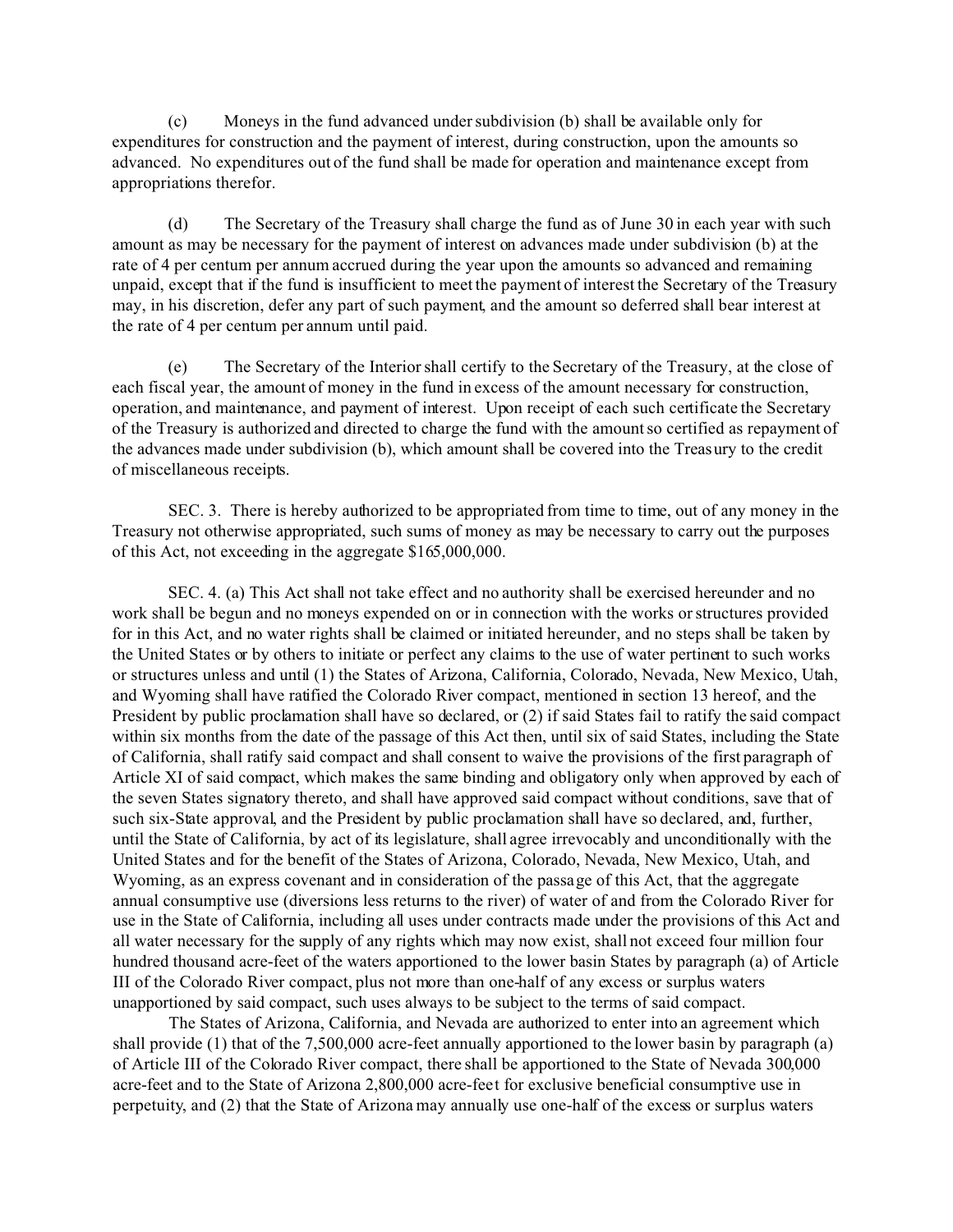unapportioned by the Colorado River compact, and (3) that the State of Arizona shall have the exclusive beneficial consumptive use of the Gila River and its tributaries within the boundaries of said State, and (4) that the waters of the Gila River and its tributaries, except return flow after the same enters the Colorado River, shall never be subject to any diminution whatever by any allowance of water which may be made by treaty or otherwise to the United States of Mexico but if, as provided in paragraph (c) of Article III of the Colorado River compact, it shall become necessary to supply water to the United States of Mexico from waters over and above the quantities which are surplus as defined by said compact, then the State of California shall and will mutually agree with the State of Arizona to supply, out of the main stream of the Colorado River, one-half of any deficiency which must be supplied to Mexico by the lower basin, and (5) that the State of California shall and will further mutually agree with the States of Arizona and Nevada that none of said three States shall withhold water and none shall require the delivery of water, which cannot reasonably be applied to domestic and agricultural uses, and (6) that all of the provisions of said tri-State agreement shall be subject in all particulars to the provisions of the Colorado River compact, and (7) said agreement to take effect upon the ratification of the Colorado River compact by Arizona, California, and Nevada.

(b) Before any money is appropriated for the construction of said dam or power plant, or any construction work done or contracted for, the Secretary of the Interior shall make provision for revenues by contract, in accordance with the provisions of this Act, adequate in his judgment to insure payment of all expenses of operation and maintenance of said works incurred by the United States and the repayment, within fifty years from the date of the completion of said works, of all amounts advanced to the fund under subdivision (b) of section 2 for such works, together with interest thereon made reimbursable under this Act.

Before any money is appropriated for the construction of said main canal and appurtenant structures to connect the Laguna Dam with the Imperial and Coachella Valleys in California, or any construction work is done upon said canal or contracted for, the Secretary of the Interior shall make provision for revenues, by contract or otherwise, adequate in his judgment to insure payment of all expenses of construction, operation, and maintenance of said main canal and appurtenant structures in the manner provided in the reclamation law.

If during the period of amortization the Secretary of the Interior shall receive revenues in excess of the amount necessary to meet the periodical payments to the United States as provided in the contract, or contracts, executed under this Act, then, immediately after the settlement of such periodical payments, he shall pay to the State of Arizona 18¾ per centum of such excess revenues and to the State of Nevada 18¾ per centum of such excess revenues.

SEC. 5. That the Secretary of the Interior is hereby authorized, under such general regulations as he may prescribe, to contract for the storage of water in said reservoir and for the delivery thereof at such points on the river and on said canal as may be agreed upon, for irrigation and domestic uses, and generation of electrical energy and delivery at the switchboard to States, municipal corporations, political subdivisions, and private corporations of electrical energy generated at said dam, upon charges that will provide revenue which, in addition to other revenue accruing under the reclamation law and under this Act, will in his judgment cover all expenses of operation and maintenance incurred by the United States on account of works constructed under this Act and the payments to the United States under subdivision (b) of section 4. Contracts respecting water for irrigation and domestic uses shall be for permanent service and shall conform to paragraph (a) of section 4 of this Act. No person shall have or be entitled to have the use for any purpose of the water stored as aforesaid except by contract made as herein stated.

After the repayments to the United States of all money advanced with interest, charges shall be on such basis and the revenues derived therefrom shall be kept in a separate fund to be expended within the Colorado River Basin as may hereafter be prescribed by the Congress.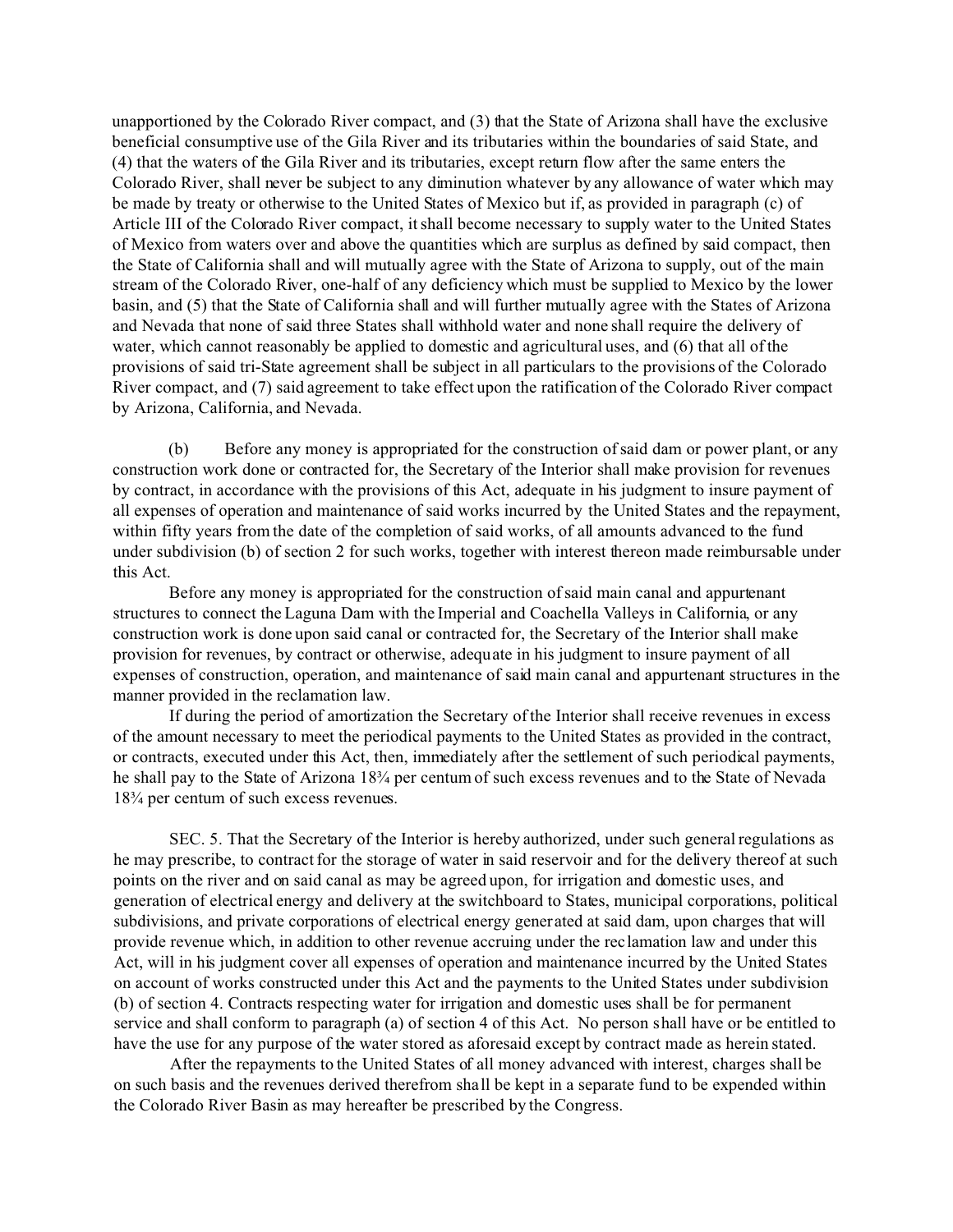General and uniform regulations shall be prescribed by the said Secretary for the awarding of contracts for the sale and delivery of electrical energy, and for renewals under subdivision (b) of this section, and in making such contracts the following shall govern:

(a) No contract for electrical energy or for generation of electrical energy shall be of longer duration than fifty years from the date at which such energy is ready for delivery.

Contracts made pursuant to subdivision (a) of this section shall be made with a view to obtaining reasonable returns and shall contain provisions whereby at the end of fifteen years from-the date of their execution and every ten years thereafter, there shall be readjustment of the contract, upon the demand of either party thereto, either upward or downward as to price, as the Secretary of the Interior may find to be justified by competitive conditions at distributing points or competitive centers and with provisions under which disputes or disagreements as to interpretation or performance of such contract shall be determined either by arbitration or court proceedings, the Secretary of the Interior being authorized to act for the United States in such readjustments or proceedings.

(b) The holder of any contract for electrical energy not in default thereunder shall be entitled to a renewal thereof upon such terms and conditions as may be authorized or required under the then existing laws and regulations, unless the property of such holder dependent for its usefulness on a continuation of the contract be purchased or acquired and such holder be compensated for damages to its property, used and useful in the transmission and distribution of such electrical energy and not taken, resulting from the termination of the supply.

(c) Contracts for the use of water and necessary privileges for the generation and distribution of hydroelectric energy or for the sale and delivery of electrical energy shall be made with responsible applicants therefor who will pay the price fixed by the said Secretary with a view to meeting the revenue requirements herein provided for. In case of conflicting applications, if any, such conflicts shall be resolved by the said Secretary, after hearing, with due regard to the public interest, and in conformity with the policy expressed in the Federal Water Power Act as to conflicting applications for permits and licenses, except that preference to applicants for the use of water and appurtenant works and privileges necessary for the generation and distribution of hydroelectric energy, or for delivery at the switchboard of a hydroelectric plant, shall be given, first, to a State for the generation or purchase of electric energy for use in the State, and the States of Arizona, California, and Nevada shall be given equal opportunity as such applicants.

The rights covered by such preference shall be contracted for by such State within six months after notice by the Secretary of the Interior and to be paid for on the same terms and conditions as may be provided in other similar contracts made by said Secretary: *Provided, however*, That no application of a State or a political subdivision for an allocation of water for power purposes or of electrical energy shall be denied or another application in conflict therewith be granted on the ground that the bond issue of such State or political subdivision, necessary to enable the applicant to utilize such water and appurtenant works and privileges necessary for the generation and distribution of hydroelectric energy or the electrical energy applied for, has not been authorized or marketed, until after a reasonable time, to be determined by the said Secretary, has been given to such applicant to have such bond issue authorized and marketed.

(d) Any agency receiving a contract for electrical energy equivalent to one hundred thousand firm horsepower, or more, may, when deemed feasible by the said Secretary, from engineering and economic considerations and under general regulations prescribed by him, be required to permit any other agency having contracts hereunder for less than the equivalent of twenty-five thousand firm horsepower,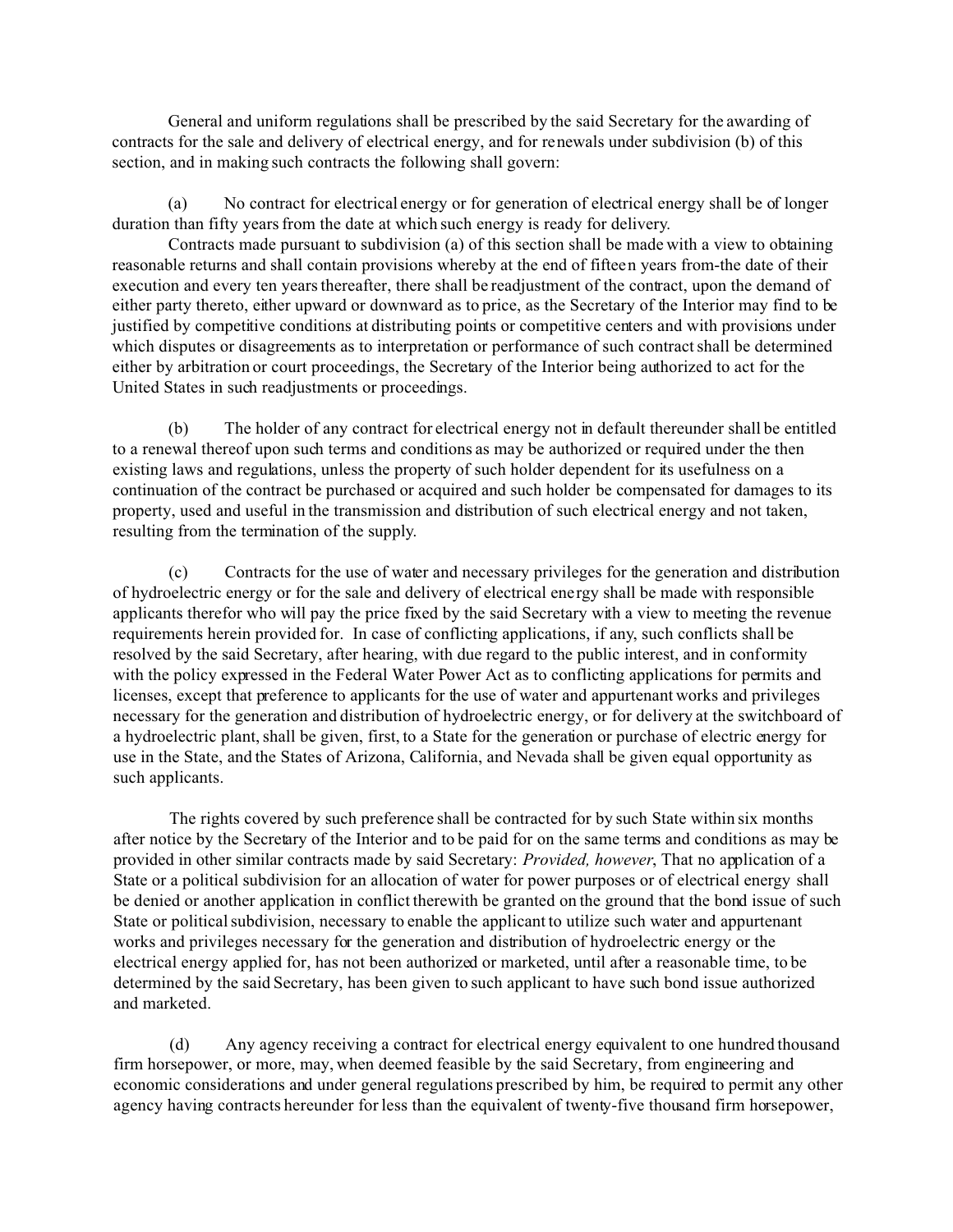upon application to the Secretary of the Interior made within sixty days from the execution of the contract of the agency the use of whose transmission line is applied for, to participate in the benefits and use of any main transmission line constructed or to be constructed by the former for carrying such energy (not exceeding, however, one-fourth the capacity of such line), upon payment by such other agencies of a reasonable share of the cost of construction, operation, and maintenance thereof.

The use is hereby authorized of such public and reserved lands of the United States as may be necessary or convenient for the construction, operation, and maintenance of main transmission lines to transmit said electrical energy.

SEC. 6. That the dam and reservoir provided for by section 1 hereof shall be used: First, for river regulation, improvement of navigation, and flood control; second, for irrigation and domestic uses and satisfaction of present perfected rights in pursuance of Article VIII of said Colorado River compact; and third, for power. The title to said dam, reservoir, plant, and incidental works shall forever remain in the United States, and the United States shall, until otherwise provided by Congress, control, manage, and operate the same, except as herein otherwise provided: *Provided, however*, That the Secretary of the Interior may, in his discretion, enter into contracts of lease of a unit or units of any Government-built plant, with right to generate electrical energy, or, alternatively, to enter into contracts of lease for the use of water for the generation of electrical energy as herein provided, in either of which events the provisions of section 5 of this Act relating to revenue, term, renewals, determination of conflicting applications, and joint use of transmission lines under contracts for the sale of electrical energy, shall apply.

The Secretary of the Interior shall prescribe and enforce rules and regulations conforming with the requirements of the Federal Water Power Act, so far as applicable respecting maintenance of works in condition of repair adequate for their efficient operation, maintenance of a system of accounting, control of rates and service in the absence of State regulation or interstate agreement valuation for rate-making purposes, transfers of contracts, contracts extending beyond the lease period, expropriation of excessive profits, recapture and/or emergency use by the United States of property of lessees, and penalties for enforcing regulations made under this Act of penalizing failure to comply with such regulations or with the provisions of this Act. He shall also conform with other provisions of the Federal Water Power Act and of the rules and regulations of the Federal Power Commission, which have been devised or which may be hereafter devised, for the protection of the investor and consumer.

The Federal Power Commission is hereby directed not to issue or approve any permits or licenses under said Federal Water Power Act upon or affecting the Colorado River or any of its tributaries, except the Gila River, in the States of Colorado, Wyoming, Utah, New Mexico, Nevada, Arizona, and California until this Act shall become effective as provided in section 4 herein.

SEC. 7. That the Secretary of the Interior may, in his discretion, when repayments to the United States of all money advanced, with interest, reimbursable hereunder, shall have been made, transfer the title to said canal and appurtenant structures, except the Laguna Dam and the main canal and appurtenant structures down to and including Syphon Drop, to the districts or other agencies of the United States having a beneficial interest therein in proportion to their respective capital investments under such form of organization as may be acceptable to him. The said districts or other agencies shall have the privilege at any time of utilizing by contract or otherwise such power possibilities as may exist upon said canal, in proportion to their respective contributions or obligations toward the capital cost of said canal and appurtenant structures from and including the diversion works to the point where each respective power plant may be located. The net proceeds from any power development on said canal shall be paid into the fund and credited to said districts or other agencies on their said contracts, in proportion to their rights to develop power, until the districts or other agencies using said canal shall have paid thereby and under any contract or otherwise an amount of money equivalent to the operation and maintenance expense and cost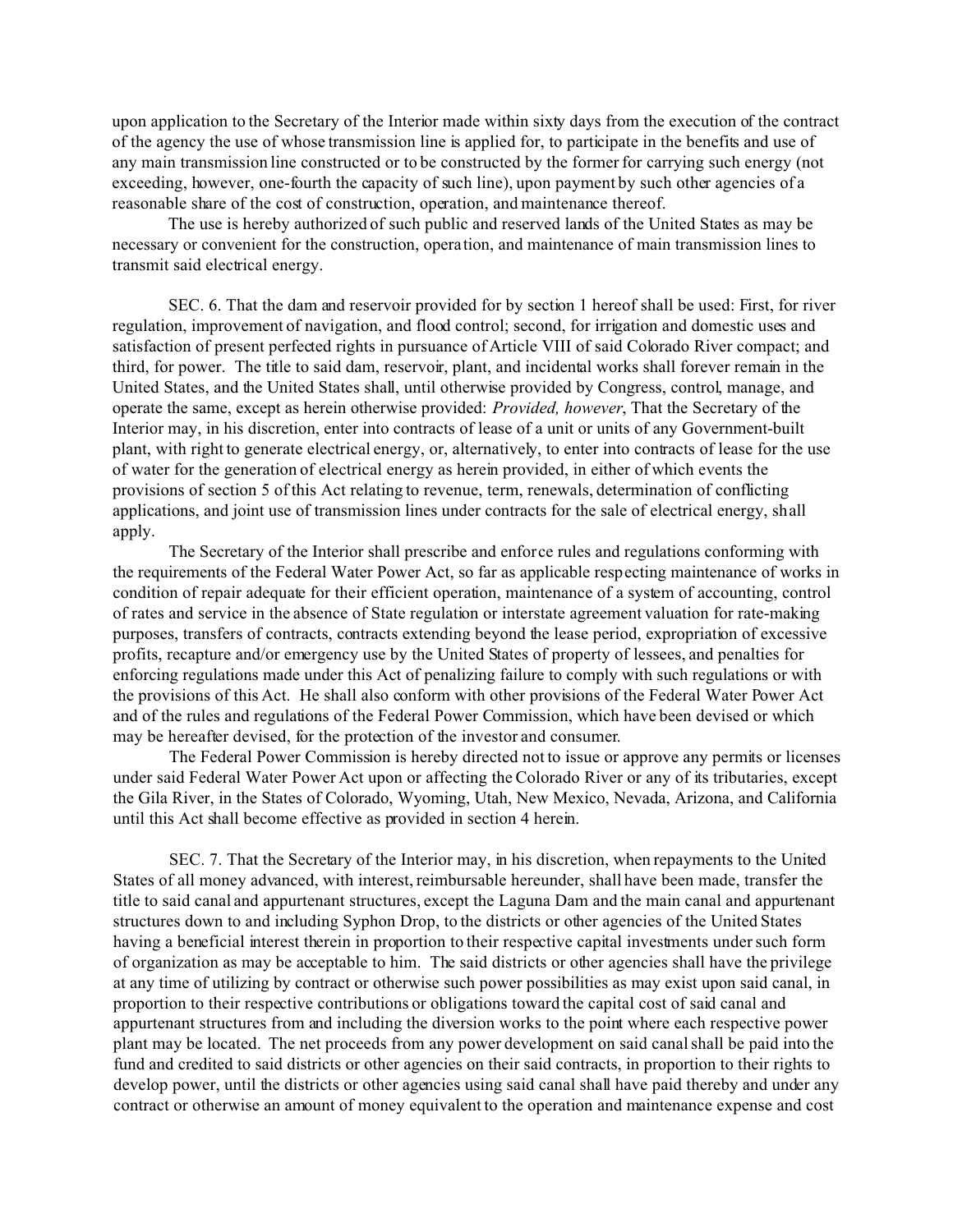## of construction thereof.

SEC. 8. (a) The United States, its permittees, licensees, and contractees, and all users and appropriators of water stored, diverted, carried, and/or distributed by the reservoir, canals, and other works herein authorized, shall observe and be subject to and controlled by said Colorado River compact in the construction, management, and operation of said reservoir, canals, and other works and the storage, diversion, delivery, and use of water for the generation of power, irrigation, and other purposes, anything in this Act to the contrary notwithstanding, and all permits, licenses, and contracts shall so provide.

(b) Also the United States, in constructing, managing, and operating the dam, reservoir, canals, and other works herein authorized, including the appropriation, delivery, and use of water for the generation of power, irrigation, or other uses, and all users of water thus delivered and all users and appropriators of waters stored by said reservoir and/or carried by said canal, including all permittees and licensees of the United States or any of its agencies, shall observe and be subject to and controlled, anything to the contrary herein notwithstanding, by the terms of such compact, if any, between the States of Arizona, California, and Nevada, or any two thereof, for the equitable division of the benefits, including power, arising from the use of water accruing to said States, subsidiary to and consistent with said Colorado River compact, which may be negotiated and approved by said States and to which Congress shall give its consent and approval on or before January 1, 1929; and the terms of any such compact concluded between said States and approved and consented to by Congress after said date: *Provided*, That in the latter case such compact shall be subject to all contracts, if any, made by the Secretary of the Interior under section 5 hereof prior to the date of such approval and consent by Congress.

SEC. 9. All lands of the United States found by the Secretary of the Interior to be practicable of irrigation and reclamation by the irrigation works authorized herein shall be withdrawn from public entry. Thereafter, at the direction of the Secretary of the Interior, such lands shall be opened for entry, in tracts varying in size but not exceeding one hundred and sixty acres, as may be determined by the Secretary of the Interior, in accordance with the provisions of the reclamation law, and any such entryman shall pay an equitable share in accordance with the benefits received, as determined by the said Secretary, of the construction cost of said canal and appurtenant structures; said payments to be made in such installments and at such times as may be specified by the Secretary of the Interior, in accordance with the provisions of the said reclamation law, and shall constitute revenue from said project and be covered into the fund herein provided for: *Provided*, That all persons who served in the United States Army, Navy, Marine Corps, or Coast Guard during World War II, the War with Germany, the War with Spain, or in the suppression of the insurrection in the Philippines, and who have been honorably separated or discharged therefrom or placed in the Regular Army or Naval Reserve, shall have the exclusive preference right for a period of three months to enter said lands, subject, however, to the provisions of subsection (c) of section 4 of the Act of December 5, 1924 (43 Stat. 672, 702; 43 U.S.C., sec. 433); and also, so far as practicable, preference shall be given to said persons in all construction work authorized by this chapter: *Provided further*, That the above exclusive preference rights shall apply to veteran settlers on lands watered from the Gila canal in Arizona the same as to veteran settlers on lands watered from the All-American canal in California: *Provided further*, That in the event such entry shall be relinquished at any time prior to actual residence upon the land by the entryman for not less than one year, lands so relinquished shall not be subject to entry for a period of sixty days after the filing and notation of the relinquishment in the local land office, and after the expiration of said sixty-day period such lands shall be open to entry, subject to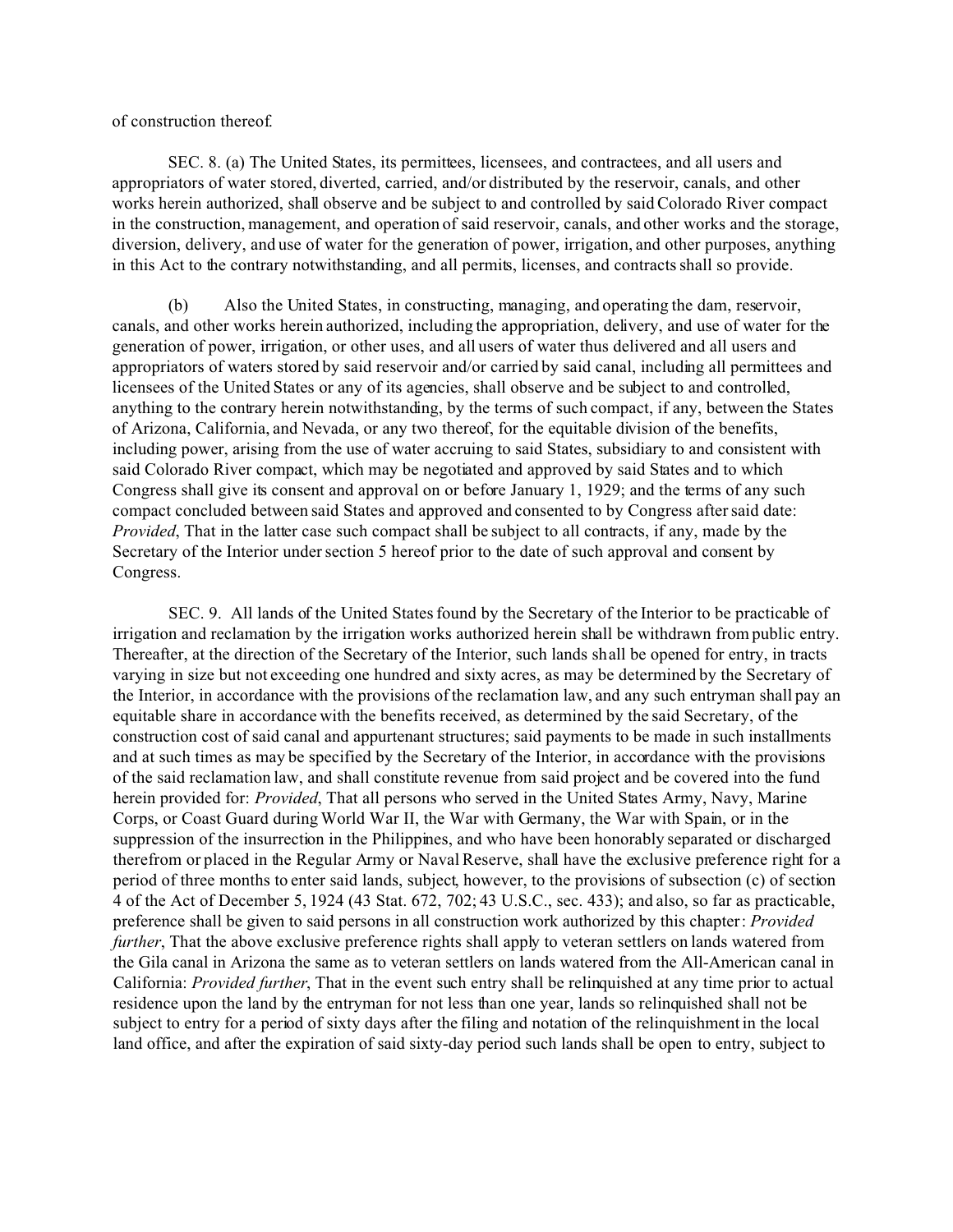the preference in the section provided.<sup>1</sup>

SEC. 10. That nothing in this Act shall be construed as modifying in any manner the existing contract, dated October 23, 1918, between the United States and the Imperial Irrigation District, providing for a connection with Laguna Dam; but the Secretary of the Interior is authorized to enter into contract or contracts with the said district or other districts, persons, or agencies for the construction, in accordance with this Act, of said canal and appurtenant structures, and also for the operation and maintenance thereof, with the consent of the other users.

SEC. 11. That the Secretary of the Interior is hereby authorized to make such studies, surveys, investigations, and do such engineering as may be necessary to determine the lands in the State of Arizona that should be embraced within the boundaries of a reclamation project, heretofore commonly known and hereafter to be known as the Parker-Gila Valley reclamation project, and to recommend the most practicable and feasible method of irrigating lands within said project, or units thereof, and the cost of the same; and the appropriation of such sums of money as may be necessary for the aforesaid purposes from time to time is hereby authorized. The Secretary shall report to Congress as soon as practicable, and not later than December 10, 1931, his findings, conclusions, and recommendations regarding such project.

SEC. 12. "Political subdivision" or "political subdivisions" as used in this Act shall be understood to include any State, irrigation or other district, municipality, or other governmental organization.

"Reclamation law" as used in this Act shall be understood to mean that certain Act of the Congress of the United States approved June 17, 1902, entitled "An Act appropriating the receipts from the sale and disposal of public land in certain States and Territories to the construction of irrigation works for the reclamation of arid lands," and the Acts amendatory thereof and supplemental thereto.

"Maintenance" as used herein shall be deemed to include in each instance provision for keeping the works in good operating condition.

"The Federal Water Power Act," as used in this Act, shall be understood to mean that certain Act of Congress of the United States approved June 10, 1920, entitled "An Act to create a Federal Power Commission; to provide for the improvement of navigation; the development of water power; the use of the public lands in relation thereto; and to repeal section 18 of the River and Harbor Appropriation Act, approved August 8, 1917, and for other purposes," and the Acts amendatory thereof and supplemental thereto.

"Domestic" whenever employed in this Act shall include water uses defined as 'domestic" in said Colorado River compact.

SEC. 13. (a) The Colorado River compact signed at Santa Fe, New Mexico, November 24, 1922, pursuant to Act of Congress approved August 19, 1921, entitled "An Act to permit a compact or agreement between the States of Arizona, California, Colorado, Nevada, New Mexico, Utah, and Wyoming respecting the disposition and apportionment of the waters of the Colorado River, and for other purposes," is hereby approved by the Congress of the United States, and the provisions of the first paragraph of article II of the said Colorado River compact, making said compact binding and obligatory when it shall have been approved by the legislature of each of the signatory States, are hereby waived, and this approval shall become effective when the State of California and at least five of the other States mentioned, shall have approved or may hereafter approve said compact as aforesaid and shall consent to

<sup>&</sup>lt;sup>1</sup>As amended by act of March 6, 1946 (60 Stat. 36)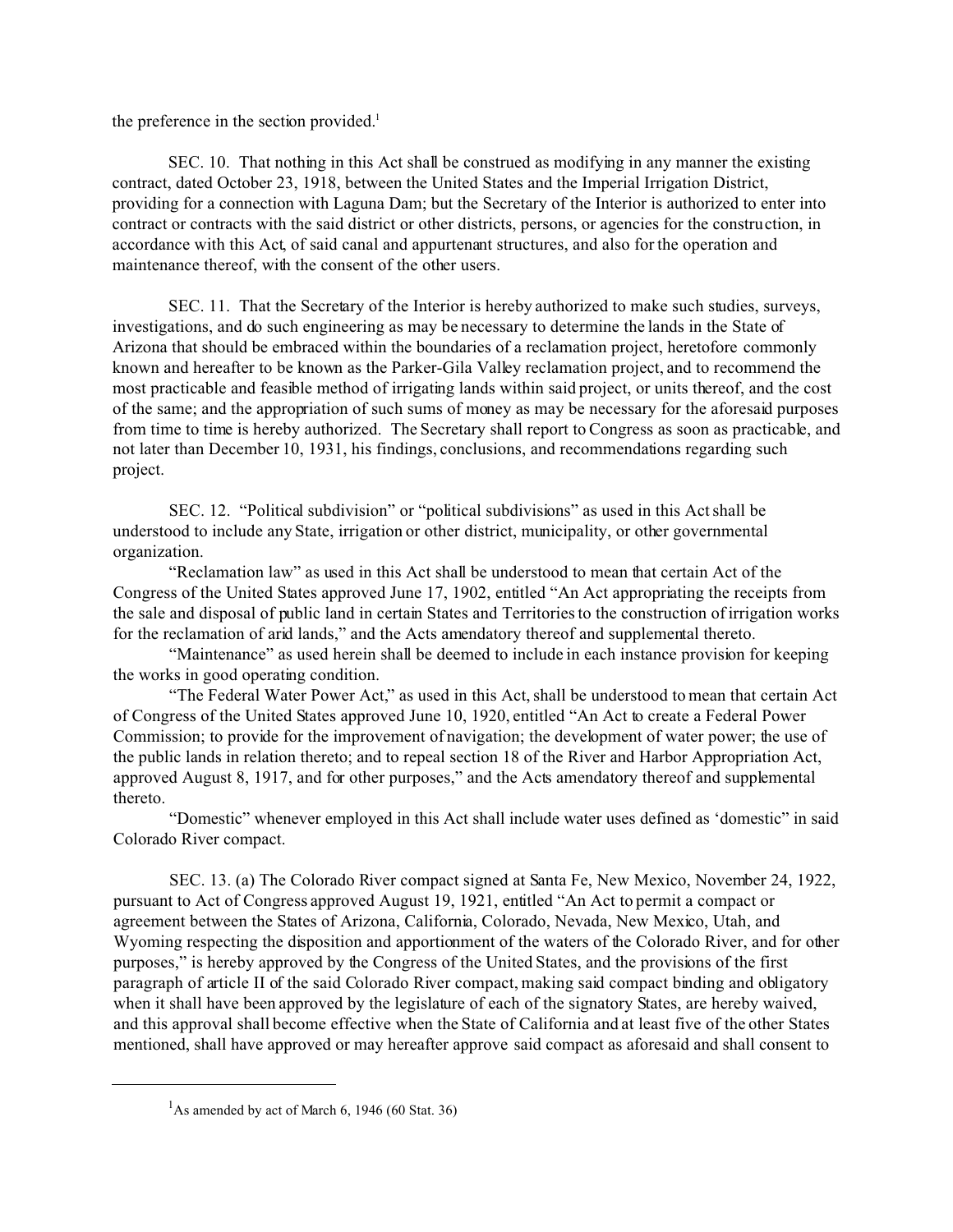such waiver, as herein provided.

(b) The rights of the United States in or to waters of the Colorado River and its tributaries howsoever claimed or acquired, as well as the rights of those claiming under the United States, shall be subject to and controlled by said Colorado River compact.

(c) Also all patents, grants, contracts, concessions, leases, permits, licenses, rights-of-way, or other privileges from the United States or under its authority, necessary or convenient for the use of waters of the Colorado River or its tributaries, or for the generation or transmission of electrical energy generated by means of the waters of said river or its tributaries, whether under this Act, the Federal Water Power Act, or otherwise, shall be upon the express condition and with the express covenant that the rights of the recipients or holders thereof to waters of the river or its tributaries, for the use of which the same are necessary, convenient, or incidental, and the use of the same shall likewise be subject to and controlled by said Colorado River compact.

(d) The conditions and covenants referred to herein shall be deemed to run with the land and the right, interest, or privilege therein and water right, and shall attach as a matter of law, whether set out or referred to in the instrument evidencing any such patent, grant, contract, concession, lease, permit, license, right-of-way, or other privilege from the United States or under its authority, or not, and shall be deemed to be for the benefit of and be available to the States of Arizona, California, Colorado, Nevada, New Mexico, Utah, and Wyoming, and the users of water therein or thereunder, by way of suit, defense, or otherwise, in any litigation respecting the waters of the Colorado River or its tributaries.

SEC. 14. This Act shall be deemed a supplement to the reclamation law, which said reclamation law shall govern the construction, operation, and management of the works herein authorized, except as otherwise herein provided.

SEC. 15. The Secretary of the Interior is authorized and directed to make investigation and public reports of the feasibility of projects for irrigation, generation of electric power, and other purposes in the States of Arizona, Nevada, Colorado, New Mexico, Utah, and Wyoming for the purpose of making such information available to said States and to the Congress, and of formulating a comprehensive scheme of control and the improvement and utilization of the water of the Colorado River and its tributaries. The sum of \$250,000 is hereby authorized to be appropriated from said Colorado River Dam fund, created by section 2 of this Act, for such purposes.

SEC. 16. In furtherance of any comprehensive plan formulated hereafter for the control, improvement, and utilization of the resources of the Colorado River system and to the end that the project authorized by this Act may constitute and be administered as a unit in such control, improvement, and utilization, any commission or commissioner duly authorized under the laws of any ratifying State in that behalf shall have the right to act in an advisory capacity to and in cooperation with the Secretary of the Interior in the exercise of any authority under the provisions of sections 4, 5, and 14 of this Act, and shall have at all times access to records of all Federal agencies empowered to act under said sections, and shall be entitled to have copies of said records on request.

SEC. 17. Claims of the United States arising out of any contract authorized by this Act shall have priority over all others, secured or unsecured.

SEC. 18. Nothing herein shall be construed as interfering with such rights as the States now have either to the waters within their borders or to adopt such policies and enact such laws as they may deem